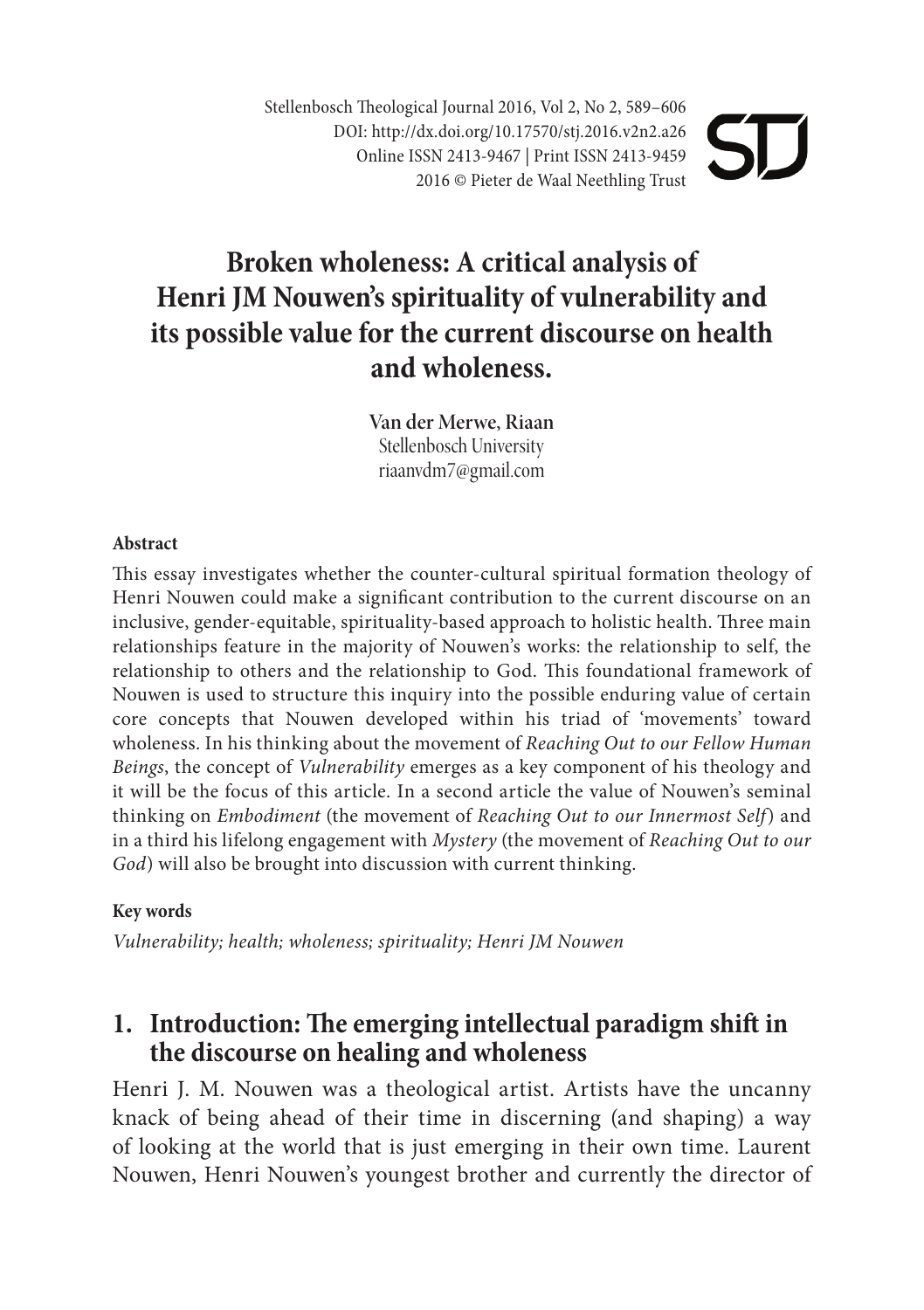the Dutch *Henri Nouwen Stichting* in Rotterdam, admits that he had not fully comprehended the extent and significance of his brother's work and artistry until after his death. Since then he has come to see him as a very special kind of artist, almost like Vincent van Gogh, whose true talent was only discovered after his death.

Henri was a little like Vincent van Gogh in the way that he taught us to *look* differently. After Van Gogh we looked at the world differently. Henri is also a person who gave us a different view. We can look with his eyes as well. He provides us with an alternative way of looking at reality. We can describe Henri as a theological artist. And sometimes an artist is ahead of his time. I am most interested in why he is still read so widely. Therefore I am more interested in the reader than in the author. What is the reader looking for today? Why is there such a positive response to his simple writings?<sup>1</sup>

Part of the reason for Nouwen's continuing popularity today might be that, as a true artist, he discerned in his time certain core ideas that would inform the theological discourse for the foreseeable future. This article hopes to investigate the current relevance of one of the rich spiritual veins that Henri Nouwen tapped into that is increasingly emerging as part of a new way of thinking about health and wholeness. Henri Nouwen's sensitive and honest theological and existential journey into 'vulnerability' could possibly add value and deepen the level of the current discourse on what wholeness (and holiness) comprises.

In the current discourse on global health care there seems to be a strong movement towards recognizing and including the essential role of religion and spirituality. In an important contribution Christoph Benn, on behalf of the Global Fund to Fight Aids, TB and Malaria, speaks about 'The Continued Paradigm Shift in Global Health and the Role of the Faith Community' (Benn 2011:10). In an equally significant contribution, Gillian Paterson, Research Fellow at Heythrop College, University of London, presents us with a persuasive argument for this inclusion in "Discovering Fire: Changes in International Thinking on Health Care – The Challenges

<sup>1</sup> Laurent Nouwen. Recorded personal interview, *Henri Nouwen Stichting,* Rotterdam, June 19, 2014. (The recording is in the possession of the author).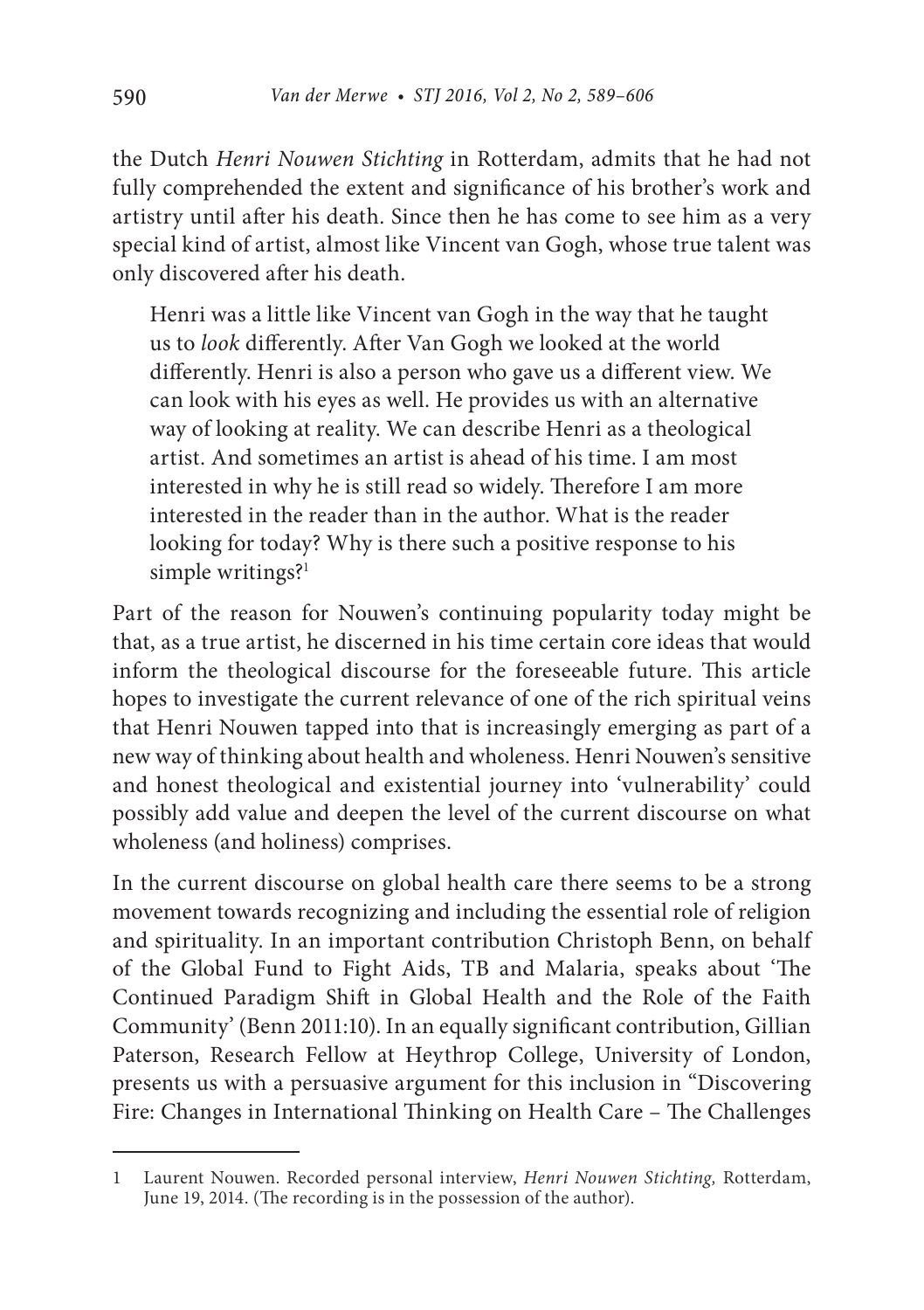for Religion" (Paterson 2011:16). A number of researchers in the fields of theology, psychology, medicine and whole-person caring present convincing arguments concerning the vital importance of integrated bodymind-spirit healing in a whole-systems approach. 2

From an African perspective James Cochrane, one of the three co-principals of the African Religious Health Assets Program, is very positive about the shift in theory formation that is slowly taking place away from "utilitarian, or market-based, or rational choice theories of the human good, all of which are anthropologically superficial and relevant only within strict limits". He discerns a movement towards a slowly developing new kind of intellectual paradigm and formulates his position as follows:

…signs of a paradigm shift are now everywhere, partly impelled by the failures of current models, and partly by the collapse of the radical secularization thesis that dominated most of the scientific community, across disciplines, through the latter half of the 20<sup>th</sup> century. In the new paradigm that is emerging, we will recognize that every aspect of applied health sciences has a dynamic link to religious health worlds and religious assets, and that every aspect of religious phenomena has a health relevance and health implication (Cochrane, Schmid & Cutts 2006:72).

Cochrane pointedly gives the following illustration of the typical African way of thinking about health and religion: "In Sesotho for example, as in isiXhosa, Bemba and other related African languages, there are no direct equivalents for either 'religion' or 'health', at least not if they are understood separately from each other. The only appropriate Sesotho word is *bophelo* (*imphilo* in isiXhosa, *ubumi* in Bemba). This word combines both our sense of what religion is and what health is, and also extends to include not just

<sup>2</sup> See for example Pete Scazzero's *Emotionally Healthy Spirituality* (Scazzero 2006:39) and Dr. Paul Brand in the influential book *Transforming Health: Christian approaches to Healing and Wholeness.* Writing about "The laws of health and wholeness" the physician explains: "We are all trained in our own narrow specialization, and get used to thinking in terms of the laws that govern the aspects of health and healing that are responsive to those laws. If we are Christian physicians, we need to accept disciplines of thought which take into account the basic laws of wholeness of body, mind and spirit together" (Brand 1995:40).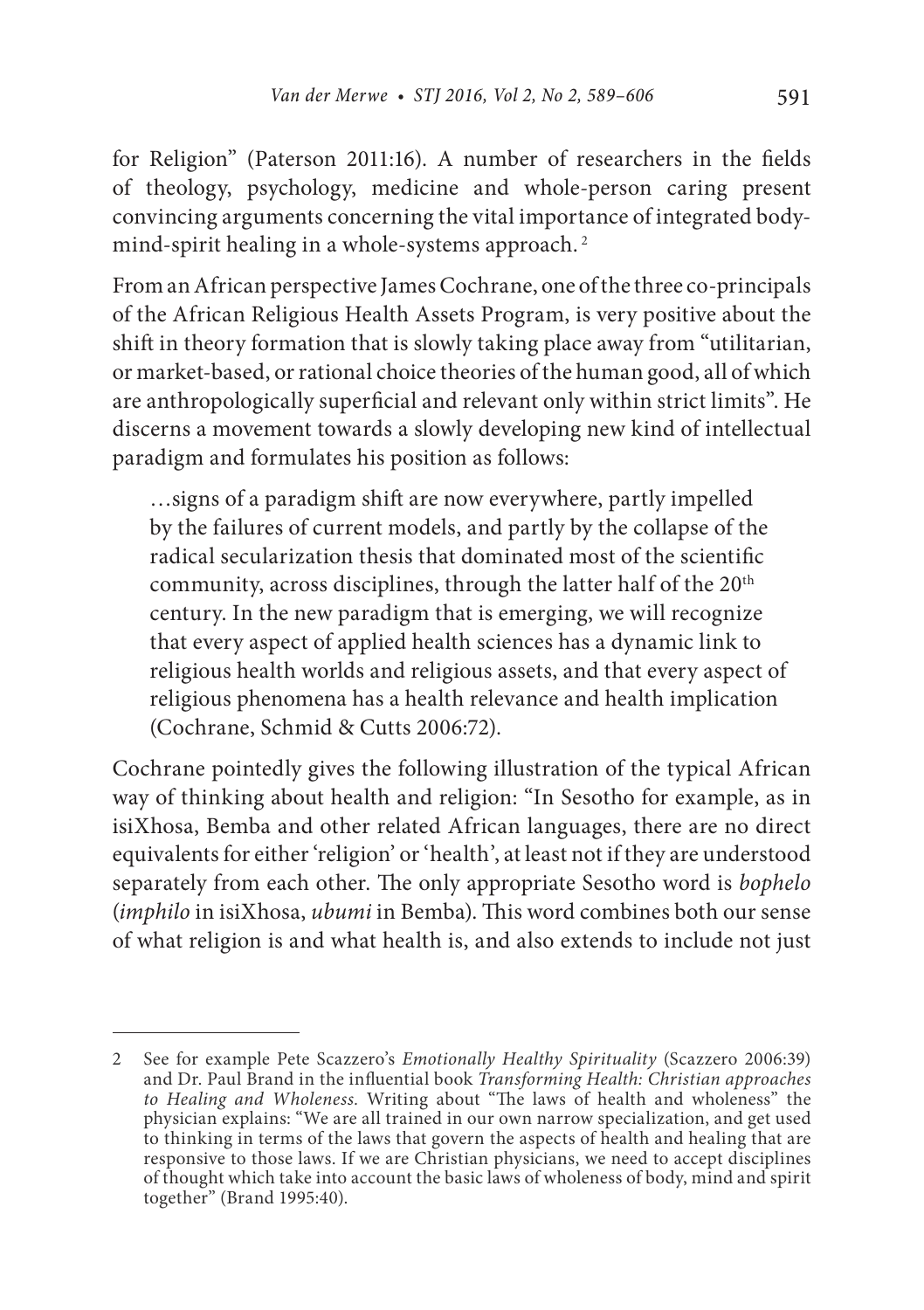the individual body, but also the social body from which the individual's health is inseparable" (Cochrane, Schmid & Cutts 2006: 68,69).

It is clear that this wider frame of reference and more inclusive point of departure for thinking about health matters offers new momentum for broadening the understanding of the concept of what holistic health comprises, and ways in which healing can be nurtured, promoted and maintained. "Healing" takes on a whole new meaning if the very definition of what health entails is changing. The inclusion of the religious dimension as an important factor in thinking about health enriches the whole area of health research and praxis in profound ways. Among other things, it means that certain aspects of religion and spirituality need to be carefully explored and weighed to determine in which ways they could possibly add value to the current discourse on health and wholeness.

The innovative, counter-cultural spiritual formation theory of Henri J.M. Nouwen could present such fertile ground from which fresh perspectives and new dimensions of praxis might arise in fields such as health, theology, development, gender, and integral well-being. The gradual worldwide philosophical "paradigm shift" away from an exclusively modernist scientific approach asks for a different kind of spiritual and theological approach to issues of private and public health. Without discounting the important contributions gained from the modernist world of "scientific" calculations and measurements, and without uncritically adopting "postmodernism" as philosophical frame of reference<sup>3</sup>, one could argue that the more "non-dualistic" approach of someone like Henri Nouwen provides an important alternative theological approach to life, health and well-being.

A brief survey of recent literature and current opinions about Henri Nouwen's life and writings reveals that his legacy is still widely judged to be extraordinarily relevant for the current theological discourse. Richard Rohr, in his foreword to Wil Hernandez's third book in a trilogy on the legacy of Henri Nouwen, affirms that Nouwen's life, spirituality and theology have enduring relevance for us today as "an excellent seer, inviting us into the same seeing" (Hernandez 2012: Kindle location 106).

<sup>3</sup> Prof. D.J. Smit pointedly refers to "so-called" postmodernism, since he is not convinced that the term is very helpful in the South African context to help us discern the real challenges that confront us. (Smit 2000:23).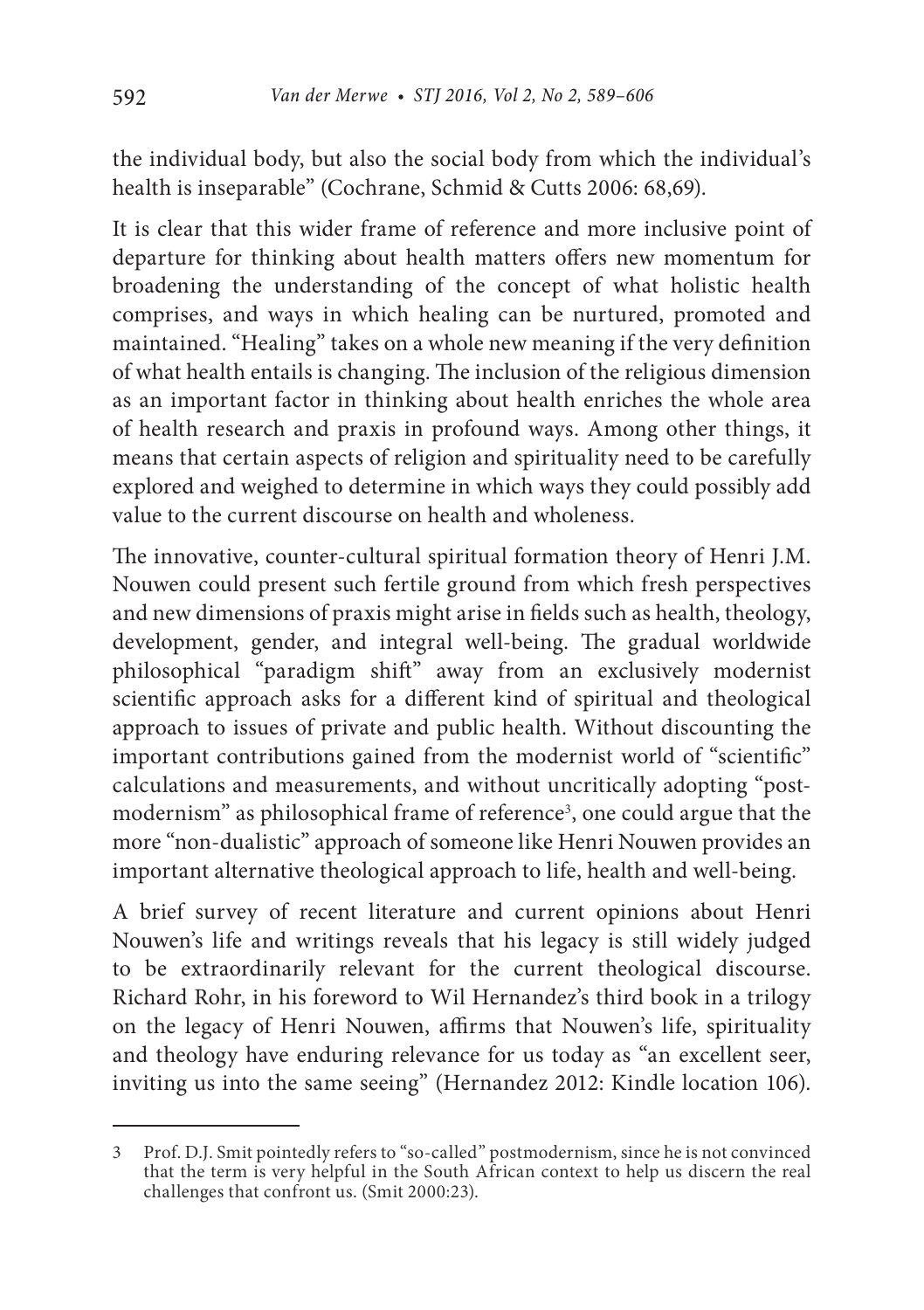He concurs with Hernandez's framing of Nouwen's thought in terms of his natural ability to be a nondualistic thinker, and his ability to hold wouldbe tensions in a very creative balance At the end of his third book on Nouwen, Hernandez summarises the value of Nouwen's way of thinking in the movement towards wholeness and integration as follows: "Henri Nouwen saw things differently and operated out of a different framework of thinking because he personified the non-dualistic consciousness characteristic of the contemplative mystics" (Hernandez 2012: Kindle Location 2006). In the opinion of Michael Higgins and Kevin Burns, who in 2012 constructed a radio series and published a book on the life and legacy of Nouwen under the title *Genius Born of Anguish,* the fact that Nouwen represented "the quintessential post-modern quester" accounts for much of his continuing relevance today (Higgens & Burns 2012: Kindle location 117). Michael Ford, another researcher into the life and enduring legacy of Henri Nouwen, also describes the surprising continuing global impact of this *Wounded Prophet:* "In the time since Nouwen's death, there has been an upsurge of interest in his books, which are selling around the world in greater numbers than ever before. The Henri Nouwen Literary Centre, set up in his memory at Daybreak, deals daily with inquiries from people in many different countries and is clearly witnessing the fruits of his lifelong endeavours. Henri Nouwen Societies have been formed in North America and Holland, while retreats and conferences are doing much to evaluate his work and legacy" (Ford 1999: 208). In a recent reconstruction and publication of Henri Nouwen's unpublished class notes and other writings on spiritual formation, we are presented with a fresh and creative approach to formation for whole-person health. The lasting value of Nouwen's approach is described as follows: "The fruit of Nouwen's creative and integrative work in the field of pastoral psychology is a new, transformative, non-systematic approach to spiritual formation". Some interpreters have called Nouwen's approach a "spirituality of imperfection" (Nouwen, Christensen & Laird 2010: Kindle Location 2147).

In the previously mentioned personal interview with Laurent Nouwen, the younger brother of Henri Nouwen, he responded to this researcher's question about the contemporary relevance and popularity of his brother Henri Nouwen's work in the following way: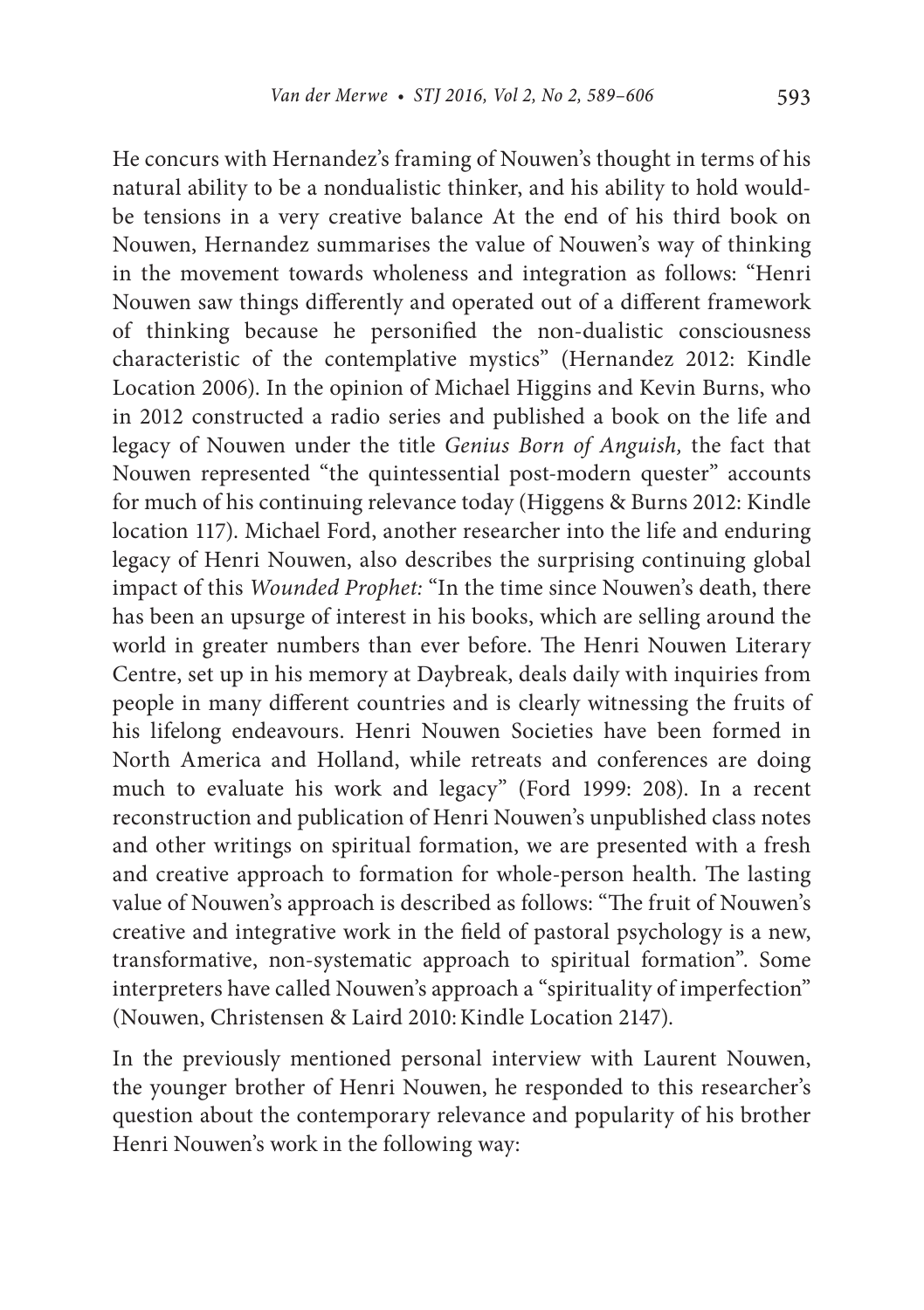I am quite amazed by it. I cannot really say about the rest of the world, but I have a good picture of sales of his books in Holland and Germany, because I represent the estate. What I see is that book sales are still today more or less on an equal level. Even last Sunday there was a Protestant TV show about Henri, 18 years after his death. They repeat it every year. I was also interviewed on the program by Bobby Schuller. There is still this amazing interest across all denominations. I am very amazed. So it must touch a deeper cry. 4

Obviously Henri Nouwen still speaks the language of many people looking for integral wholeness, not just in America or Europe, but worldwide. This article hopes to make a contribution to his lasting legacy by responding to the challenge of theologically analysing one of the crucial aspects in the current discourse on holistic health, viz. the role of spirituality and, specifically, vulnerability. As the most widely read author in the field of Christian spirituality at the time of his death in 1996 (Beumer 1997:13) and still one of the most influential voices in the field of spirituality and theology in recent times<sup>5</sup> Henri JM Nouwen embodied a spirituality of compassionate vulnerability that touched and healed the lives of millions worldwide.

Therefore, thorough analysis and critical evaluation of core aspects of Henri Nouwen's thinking about healing and wholeness seems indicated. However, if this is merely to be attempted from a modernistic epistemological framework of so-called "objective science" we would do the legacy of Henri Nouwen grave injustice. His approach to spirituality and spiritual formation does not involve minute distinctions and the construction of rigid schemes. Henri Nouwen's caustic observation in this regard was:

Many great saints have described their religious experiences, and many lesser saints have systematized them into different phases,

<sup>4</sup> Laurent Nouwen, June 19, 2014. Recorded personal interview, *Henri Nouwen Stichting,* Rotterdam. (Recording in possession of author.)

<sup>5</sup> Hillary Clinton, when recently asked by Oprah Winfrey about the most significant books in her life, replied: "There's simply no way to take a lifetime of reading great books and single out a handful as the most influential in my life. So I've picked one – *The Return of the Prodigal Son: A Story of Homecoming –* by Henri Nouwen, which had a profound effect on me and that I believe will be equally meaningful to others." (Oprah Winfrey Show, May 2014)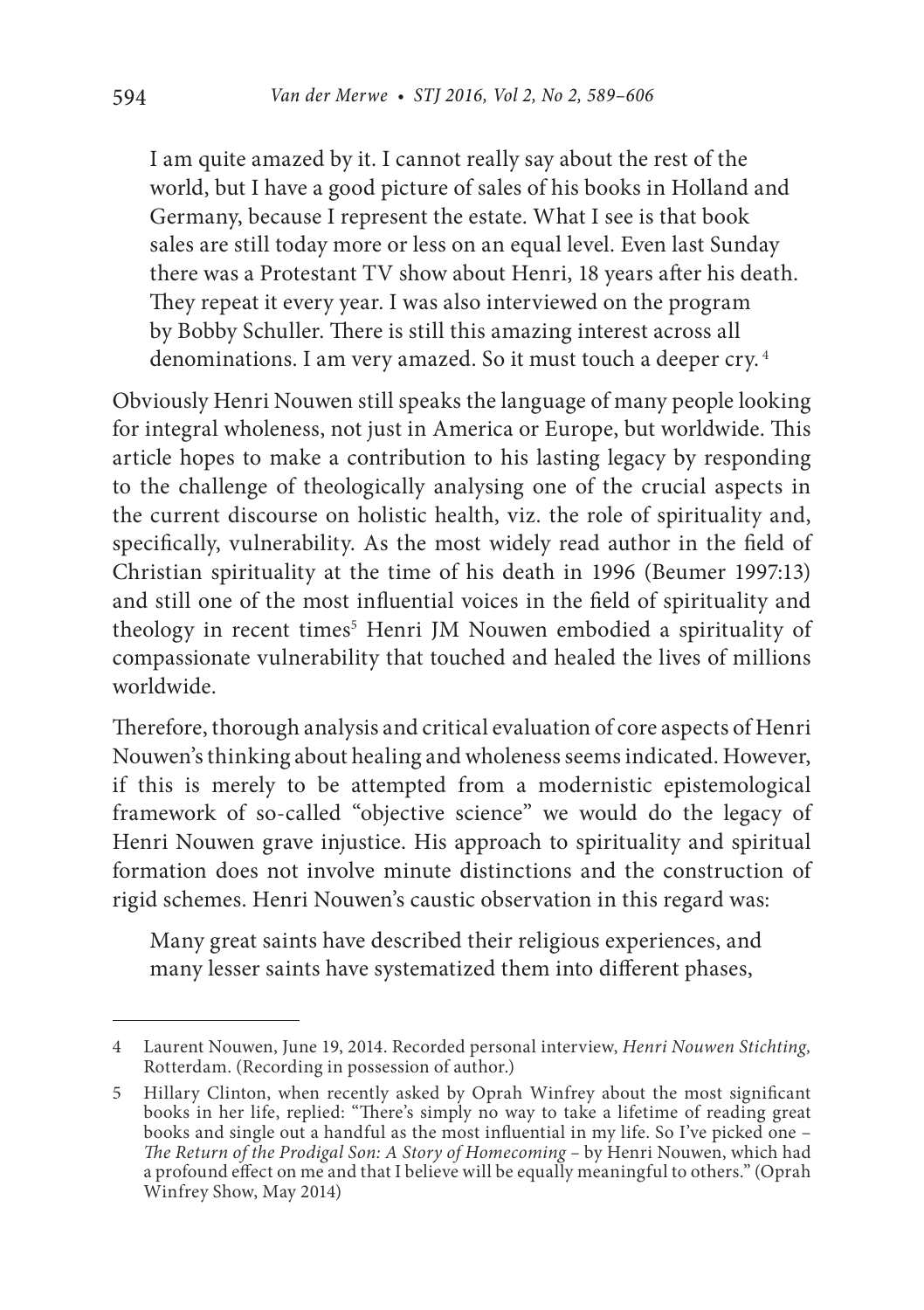levels or stages. These distinctions can be helpful for those who write books and for those who use them to instruct, but it is of great importance that we leave the world of measurements behind when we speak about the life of the spirit (Nouwen 1987: 18).

Nouwen chooses not to speak about steps or stages on the way to perfection. He prefers using the dynamic metaphor of *movements* towards full, mature humanity. In their recent reconstruction of the class notes of Nouwen's formerly unpublished course on spiritual formation when he was a professor at Yale, two of his former students recorded Nouwen's own words on this matter:

Spiritual formation, I have come to believe, is not about steps or stages on the way to perfection. It's about the *movements* from the mind to the heart through prayer in its many forms that reunites us with God, each other, and our truest selves (Nouwen, Christenson & Laird 2013: Kindle Location 139).<sup>6</sup>

The academic surmise upon which this investigation is undertaken is that the spiritual "movements" towards wholeness that Henri Nouwen identified might hold promise for the current discourse on growth, healing and holistic health. The structure of this paper is an attempt to honour Nouwen's way of doing theology. From amongst the various movements colourfully described by Nouwen in a number of his books, this study identifies three as representative of his spiritual formation theory and which may be significant for today's circumstances.7 They have been synthesized from various sources and renamed for the current context in a style that Henri Nouwen might possibly have employed today. In broad terms the study is constructed to reflect a pattern that Nouwen makes use of in many

<sup>6</sup> Nouwen returns to this image of a movement "from the head to the heart" in many of his books. Referring to the mystic Theophan the Recluse, he sees prayer as "standing in the presence of God with the mind in the heart – that is, in the point of our being where there are no divisions or distinctions and where we are totally one within ourselves, with God, and with others and the whole of creation" (Nouwen, Christiansen & Laird 2013: Kindle Location 149).

<sup>7</sup> Jurjen Beumer, a close Dutch friend of Henri Nouwen, also sees the three movements described by Nouwen in *Reaching Out (Open Uw Hart)* as representative of the core of his theology: " Er komen in dit boek een aantal lijnen van zijn denken, voelen en ervaren bij elkaar", in *Onrustig zoeken naar God: de spiritualiteit van Henri Nouwen,* (Beumer 1997:40).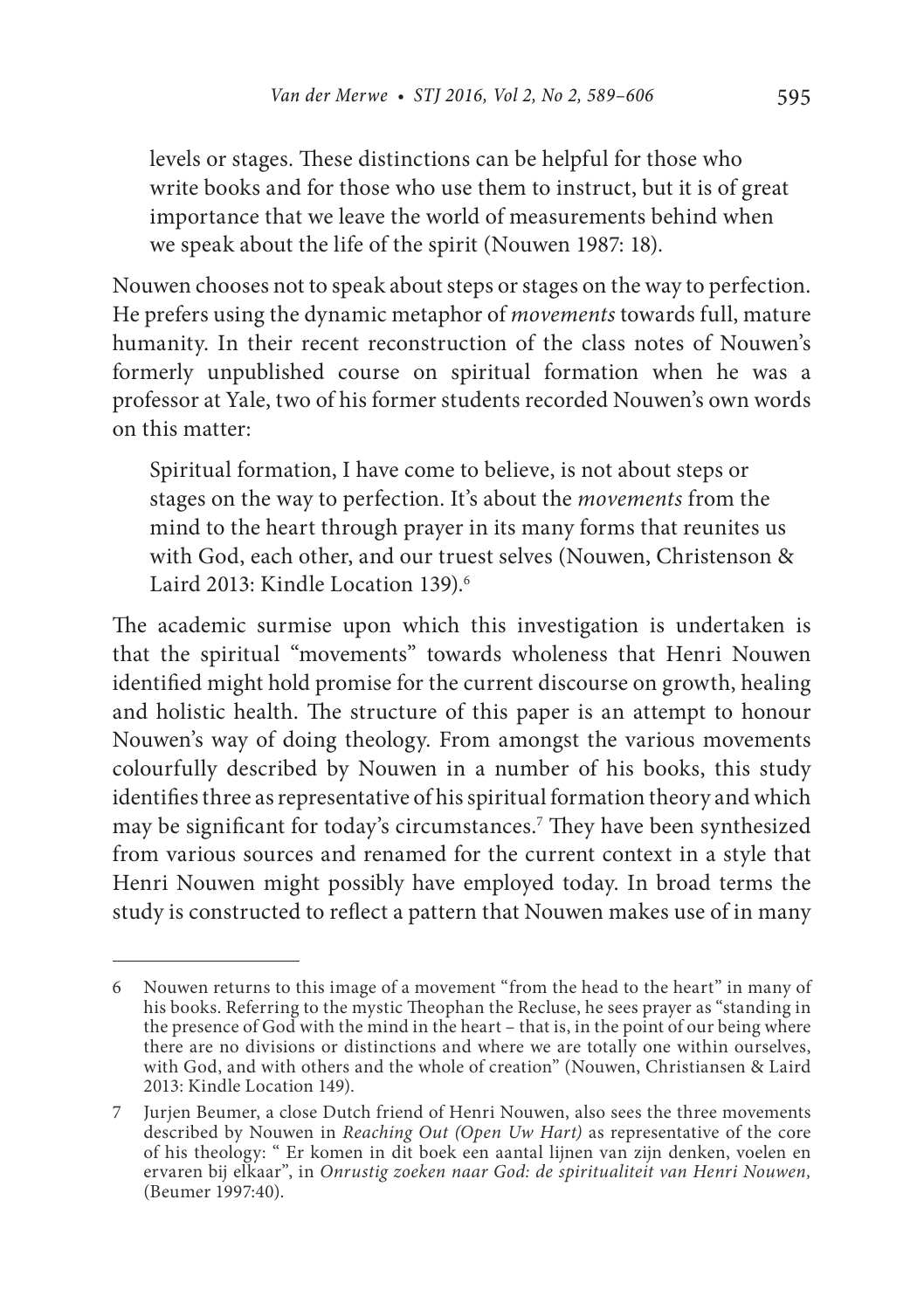of his books, in describing the "outward" movement to find God in others, the "inward" movement to find God our deepest being, and the journey "upward" or "beyond" to find God in all things. This article investigates the implications of the first of these: the outward movement toward *vulnerability*. *Embodiment* and *mysticism*, representing the "inward" and "upward" movements will be considered in further articles.

# **2. The way of vulnerability: From hostility to hospitality.**

### **2.1 Nouwen's theology of weakness**

At a recent seminar on *Vulnerability, Churches and HIV,* convened by the Church of Sweden's Research Department, Henri Nouwen's concept of compassion as vulnerability was used by the keynote speaker, professor Musa W Dube of Botswana University, to illustrate that the "way of vulnerability" is a vital component of the type of theology the church needs to be able to face the health challenges with which she is confronted today She quotes the following iconic words of Henri Nouwen as vital for today's thinking on health and healing:

Compassion requires us to be weak with the weak, vulnerable with the vulnerable, and powerless with the powerless. Compassion means full immersion in the condition of being human (Dube, in Gunner (ed) 2009:12).

The "way of vulnerability" that Nouwen embodied and opened up for many through his writings seems to gain in significance with the passing years after his death. Nouwen's name came to be associated with the phrase "The Wounded Healer" ever since the publication of his foundational book with that title in 1979. Nouwen's life story, literary legacy and theological contribution is very aptly summed up in this phrase. In his inimitable way Nouwen popularised "The Wounded Healer" as a metaphor for ministers who are called not only to care for other people's wounds but to make their own wounds into an important source of healing. He explains the deeper meaning of this phrase as follows:

Making one's own wounds a source of healing, therefore, does not call for a sharing of superficial personal pains but for a constant willingness to see one's own pain as rising from the depth of the human condition which all men (sic) share (Nouwen 1979: 88).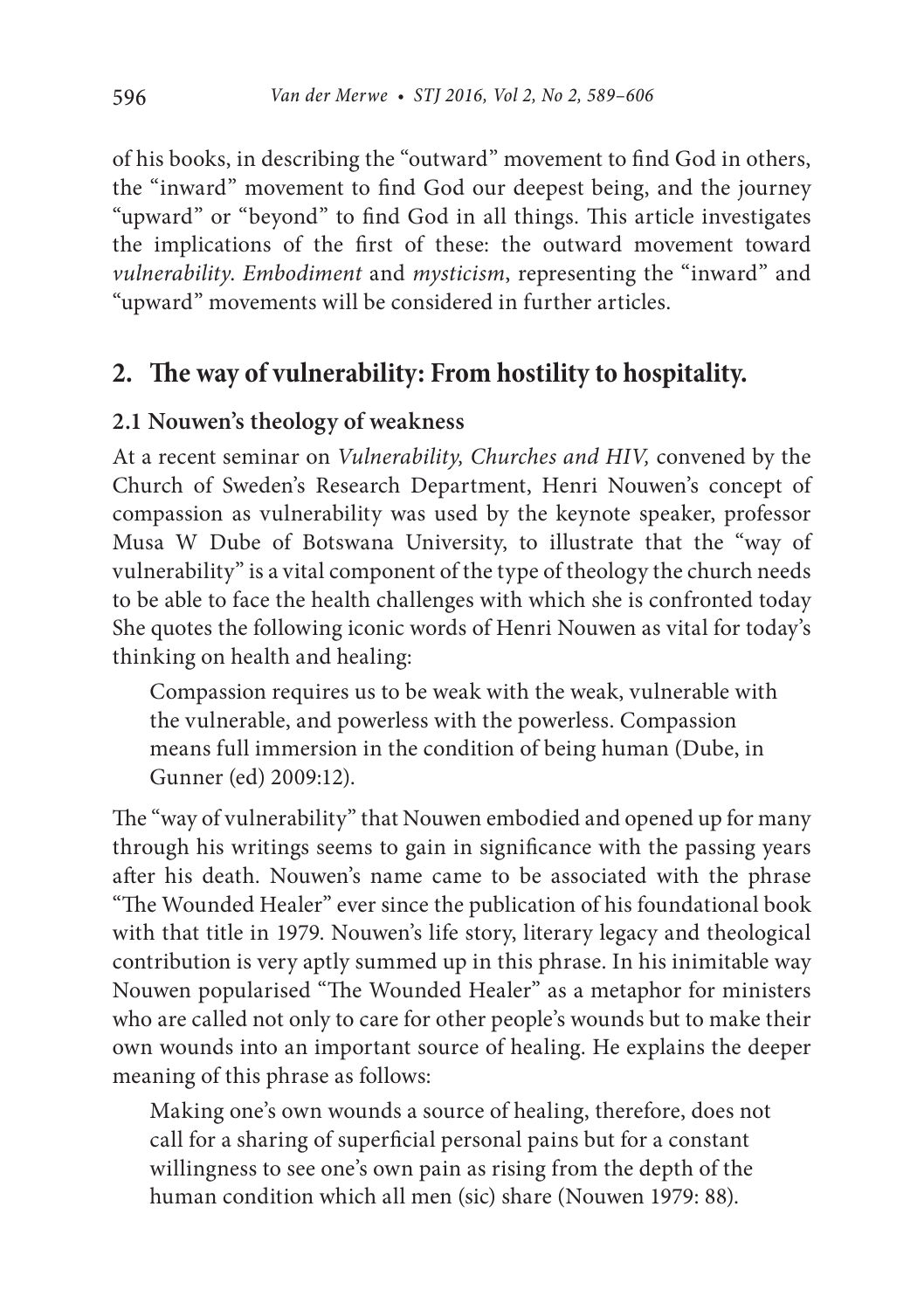Only by facing and embracing our woundedness and weakness and moving away from the illusion of being able to control life through gaining more and more power can we discover the healing potential of the way of vulnerability. According to Nouwen, a "Theology of Weakness" is necessary to counter the lust for power that has entrapped and corrupted the human spirit in the western world. The response of God to this "diabolic power" was to choose powerlessness. God chose to enter human history in complete weakness, as a vulnerable, dependent human baby. In Jesus of Nazareth the powerless God appeared among us to unmask our illusion of power. The movement from abusive power to power through powerlessness is what we are called to. A theology of weakness is a theology of divine empowering, not a theology for weaklings. It is movement from the illusion of being in control to complete surrender to the power of God. The all-pervading conviction in western society is that power is a good thing. But more power, in the form of money, connections, fame, intellectual ability, skills, is only a way to get some sense of security and control and strengthen the illusion that life is ours to dispose of.

Nouwen develops the Judeo-Christian concept of *hospitality*<sup>8</sup> as a healing ministry, because it takes away the illusion that wholeness can simply be given by one person to another. The pain and loneliness is not taken away, but when the host feels at home in his or her own house they can "create a free and fearless space" for others where they can recognize their pain on a level where it can be shared. Shared pain is no longer paralyzing but mobilizing. A true healing ministry helps to clear away the false supposition that there should be no fear or loneliness, no confusion or doubt. These sufferings can only be dealt with creatively when they are understood as wounds integral to our human condition. The wounds and pains are not necessarily cured or alleviated, but they become openings or occasions for a new vision.

In order to be a hospitable host, we need to embrace poverty. Nouwen advocates a "poverty of mind" and a "poverty of heart". In order for us to be able to really listen, to be open to discover the gift of the other,

<sup>8</sup> The Greek word the New Testament used for hospitality is *philoxenia.* It refers to love for the stranger. It is the exact opposite of *xenophobia*, fear or hate of the stranger. See Vosloo RR: Body and Health in the light of the theology of Dietrich Bonhoeffer, in *Religion and Theology,* 2006:15.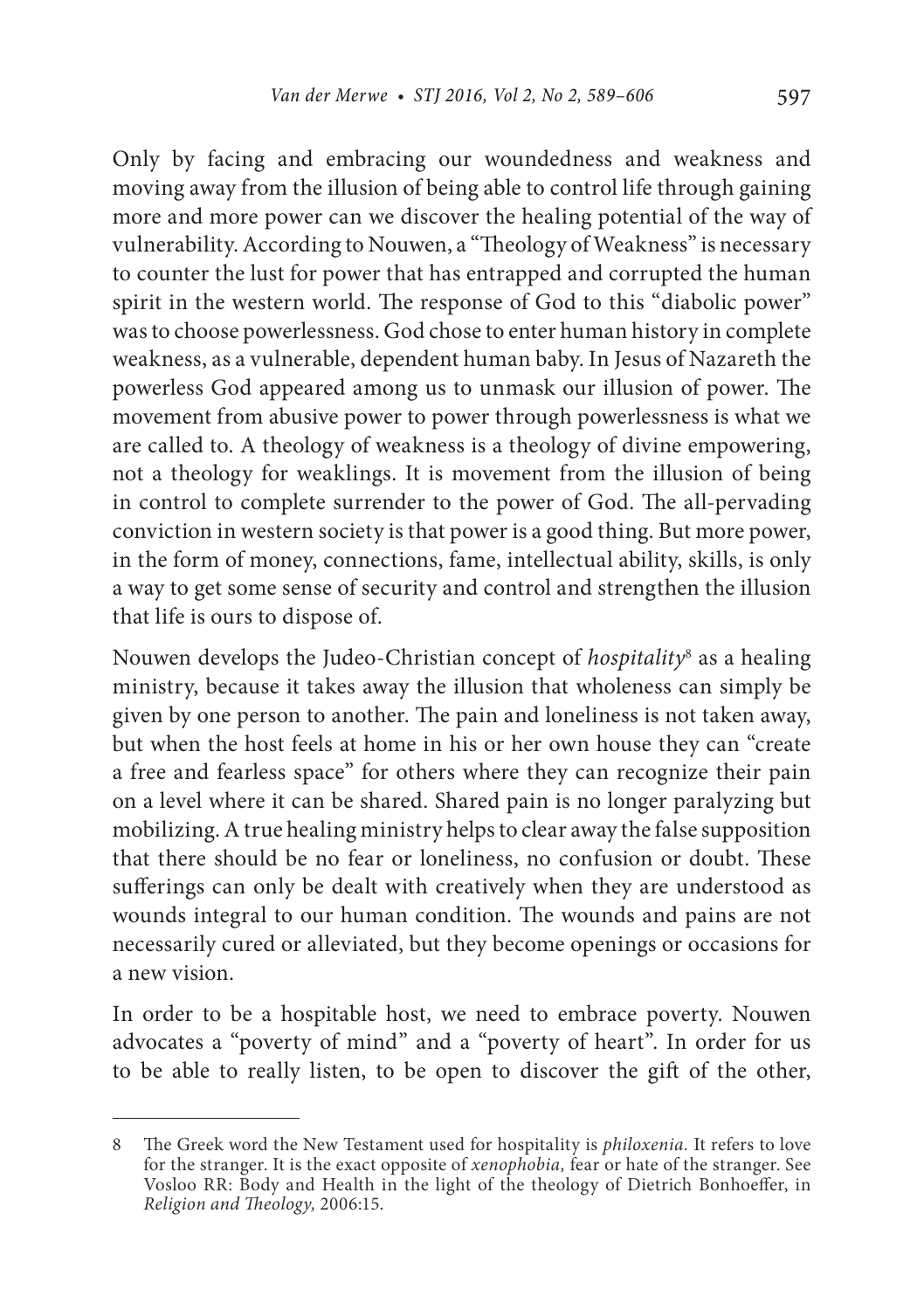we need a spiritual attitude of growing willingness to recognize the incomprehensibility of the mystery of life. We need a *docta ignorantia,* a learned ignorance, an articulate not-knowing, so that we can mature in giving up our illusion of control in order to be controlled by God. Poverty of mind makes one able to receive the word from others and the Other with great attention.

The more mature we become, the more we will become able to give up our inclination to grasp, catch and comprehend the fullness of life and the more we will be ready to let life enter into us (Nouwen 1975: 96).

God is not only greater than our mind, he is also greater than our heart. So a "poverty of the heart" is also necessary for us to be a good host and make room for the stranger. Just as we have to avoid the temptation to adapt God to our small concepts we have to avoid adapting God to our small feelings.

An inflated heart can make us very intolerant. But when we are willing to detach ourselves from making our own limited experience the criterion for our approach to others, we may be able to see that life is greater than our life, history is greater than our history, experience greater than our experience, God greater than our God (Nouwen 1975:98).

Nouwen appeals to what he regards as the core of the Christian message: God's self-revelation in the *kenosis* of Jesus Christ (Phil 2:6-8). God does not reveal Godself as the powerful other, unapproachable in omniscience, omnipotence and omnipresence, but God is revealed in the incarnation. He came to us in the vulnerable way of Jesus Christ. Nouwen argues that God thereby also reveals to us the movement of our spiritual life. It is not a movement from weakness to power, but a movement in which we become less and less defensive and ever more open and vulnerable. Part of the mystique that still surrounds the legacy of Henri Nouwen is that he not only lucidly wrote about this "downward" movement throughout his career, but that his own life story dramatically illustrates the agony and ecstasy of embarking on this "Way of Vulnerability".

A brief exploration of the current discourse on vulnerability could reveal fertile links to the theology of Nouwen.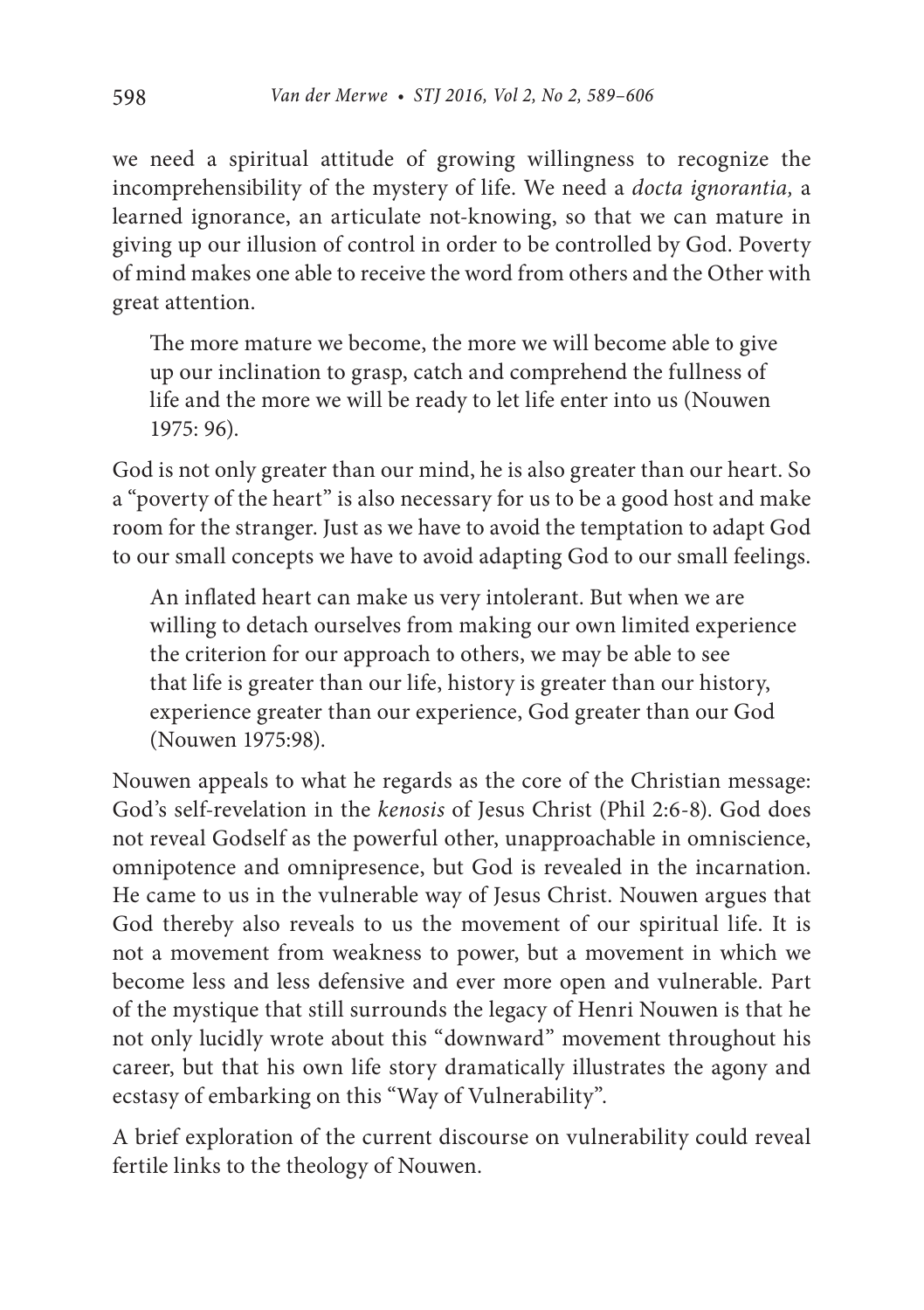## **2.2 The fragile discourse on vulnerability**

One of the major influences on Henri Nouwen's thinking and the course of his life story was Jean Vanier, founder of L'Arche, the international network of communities where "core members", people with intellectual and other disabilities, and "assistants", people without intellectual disabilities, share life together as fellow human beings. Vanier initially, and unexpectedly, invited Nouwen to spend some time with him, his mother and the L'Arche community at Trosly in France at a time when Nouwen needed to make major decisions and life changes. This eventually led to Nouwen's move from being a prestigious professor at universities like Yale and Harvard to spending the last ten years of his life as assistant and pastor to the disabled at the Daybreak L'Arche community in Toronto, Canada. Vanier and Nouwen became good friends and continued to be friends until Nouwen's death in 1996. Vanier delivered a moving eulogy at Henri Nouwen's funeral. Jean Vanier, along with the respected theologian Stanley Hauerwas,<sup>9</sup> represent leading voices in the current discourse on vulnerability, disability and the Christian tradition.

In the defining book that Vanier and Hauerwas co-authored in 2008, *Living Gently in a Violent World: The Prophetic Witness of Weakness,* both the authors take as their point of departure the fundamental gospel principle that the weakest and least presentable people are indispensable to the church (1 Cor 12:22). For the major paradigm shift that is implied in really taking this principle seriously, the L'Arche communities provide a much needed exemplar.

Henri Nouwen was attracted to the L'Arche ideal and was eventually convinced that this represented the type of "home" where he wanted to spend the last years of his life: not in the power-hungry, success-driven academic world where the bottom line is always achievement and competition, but in the gentle world of mutual trust and caring of L'Arche. Working as physical assistant and pastor for the Daybreak L'Arche community in Toronto, Canada, Nouwen introduced to his huge readership the L'Arche concept of the importance of the so-called handicapped and marginalized members of society.

<sup>9</sup> Named as America's "best theologian" by *Time Magazine* in 2001.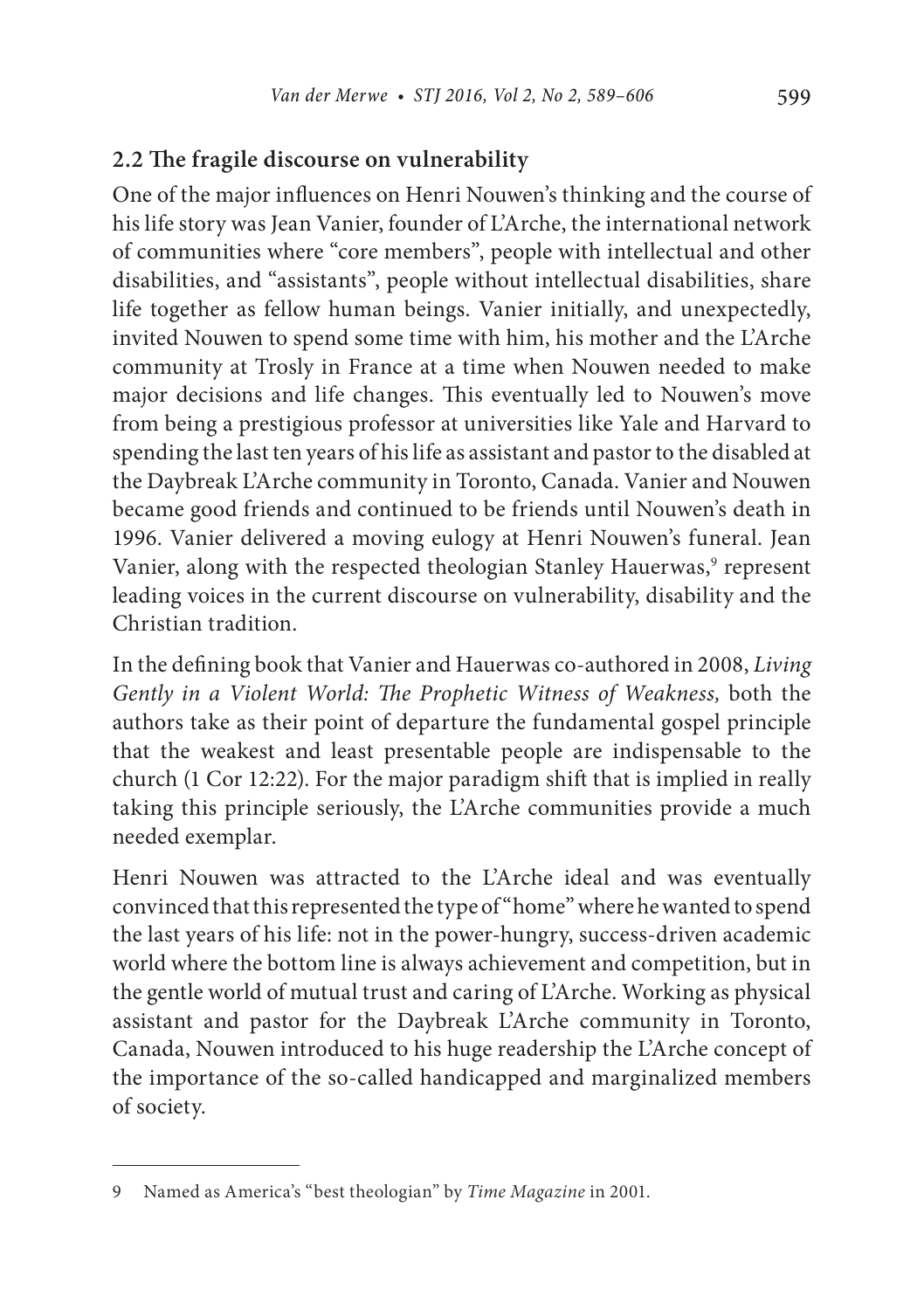The L'Arche communities with their ethos of "living with" rather than "doing for", provide a unique model of profound inclusive spirituality. Jean Vanier in his gentle but convincing way explains the mystery of God's choice for the people at the bottom of society, "to shame the clever and the powerful" (1 Cor 1:18-31).

The mystery of people with disabilities is that they long for authentic and loving relationships more than for power. They are not obsessed with being well-situated in a group that offers acclaim and promotion. They are crying for what matters most: love. And God hears their cry because in some way they respond to the cry of God, which is to give love (Hauerwas & Vanier 2008: 30).

Stanley Hauerwas, speaking on "The Politics of Gentleness", uses Vanier's example and embodiment of vulnerability and gentleness at L'Arche to develop a fiery critique of contemporary assumptions about wholeness, ethics and politics.10 His main point of criticism is that liberal political theory per definition excludes people with mental disabilities. He refers to Hans Reinders to explain that liberal political theory is based on the assumption that individual persons are free to live their own lives as they prefer, provided that they allow other people equal freedom to do the same. "Persons", according to liberal democracy, are constituted by the powers of reason and free will. Only persons, in the sense of rational moral agents, can receive equal concern and respect, which causes a problem with respect to the inclusion of severely handicapped people. Approaching the area of disability along the way of vulnerability might help us to adopt a proper mode of humility when trying to unravel aspects of inscrutable mystery. We would do well to keep in mind that we are engaging with one aspect of the matter, which does not enable us to grasp the whole.

<sup>10</sup> The toughness of Hauerwas and the gentleness of Vanier creates an interesting synergy. Hauerwas is aware of a possible rhetorical problem: "My style is polemical and many, I suspect, would not characterize my work as gentle or tender. Accordingly I worry that my attempt to argue for the significance of gentleness for Jean and L'Arche may betray what he and L'Arche are about. My only defence is that God has given us different tasks. My task has been to put Vanier's wisdom into conversation with philosophical and political positions that I fear are antithetical – if not outright threats – to the people we call 'intellectually disabled'. That means however that my writing style has been aggressive and confrontational (Hauerwas & Vanier 2008: 78-79).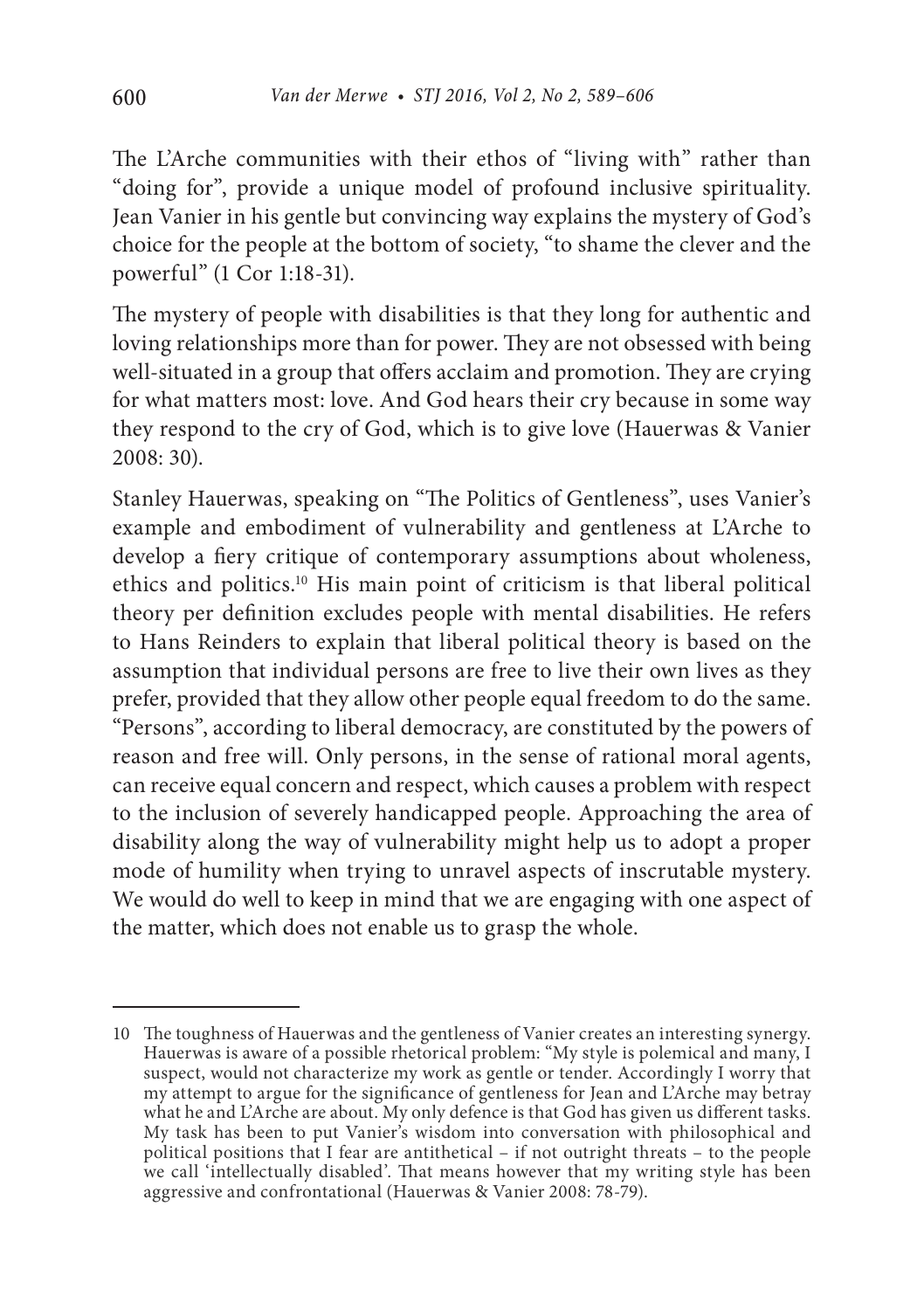In the evolving academic field of theological disability studies<sup>11</sup> there is a growing consensus about the necessity of changing the conversation on "disability" and "normalcy" away from a binary "us-them" way of thinking, especially as couched in terms of "normal" versus "abnormal". Thomas Reynolds sees two major changes that need to happen in this discourse. The first is that we should shift away from seeing disability as a "tragic flaw". The social construct of "normality", which creates the difference between bodies that are "able" and those that are "disabled", should be challenged. The second is that there is a need to move away from representing disability merely as a problem to be included according to the good graces of a community.

If we grant that "normal" is a standard that is socially constructed, we are brought to recognise that it can also be critiqued and deconstructed. The basis for this, I believe, lies in something all human beings share, which undercuts the "us-them" binary: vulnerability (Reinders, in Claassens, Schwartz & Hansen (Eds) 2013: 20).

Another influential voice concerning vulnerability and dependence is that of the philosopher Alisdair MacIntyre. In his *Dependent Rational Animals: Why Human Beings Need the Virtues,* MacIntire makes a strong case for "the virtues of acknowledged dependence". (MacIntire 1999:119). His argument is that human beings must be understood first as animals, but then as a special sort of animal. He discusses in detail those aspects of our nature that are shared with other intelligent species such as dolphins, particularly the dependence and vulnerability that mark every period of our life. According to MacIntyre, disability should be taken seriously as a natural fact of life from which no one is exempt. There is a scale of disability on which we all find ourselves in different periods of our life. In order to "flourish" and to protect themselves from many dangers, dolphins need each other. In order for human beings to "flourish" like dolphins, but then as independent, reasoning animals, we need certain "virtues" which we cannot acquire without the sustained help of others on whom we depend, especially, but

<sup>11</sup> "Over the past few decades there has been a growing interest in the relation between theology and disability in the academic literature that suggests we are witnessing the birth of a new field" (Reinders 2013: 31).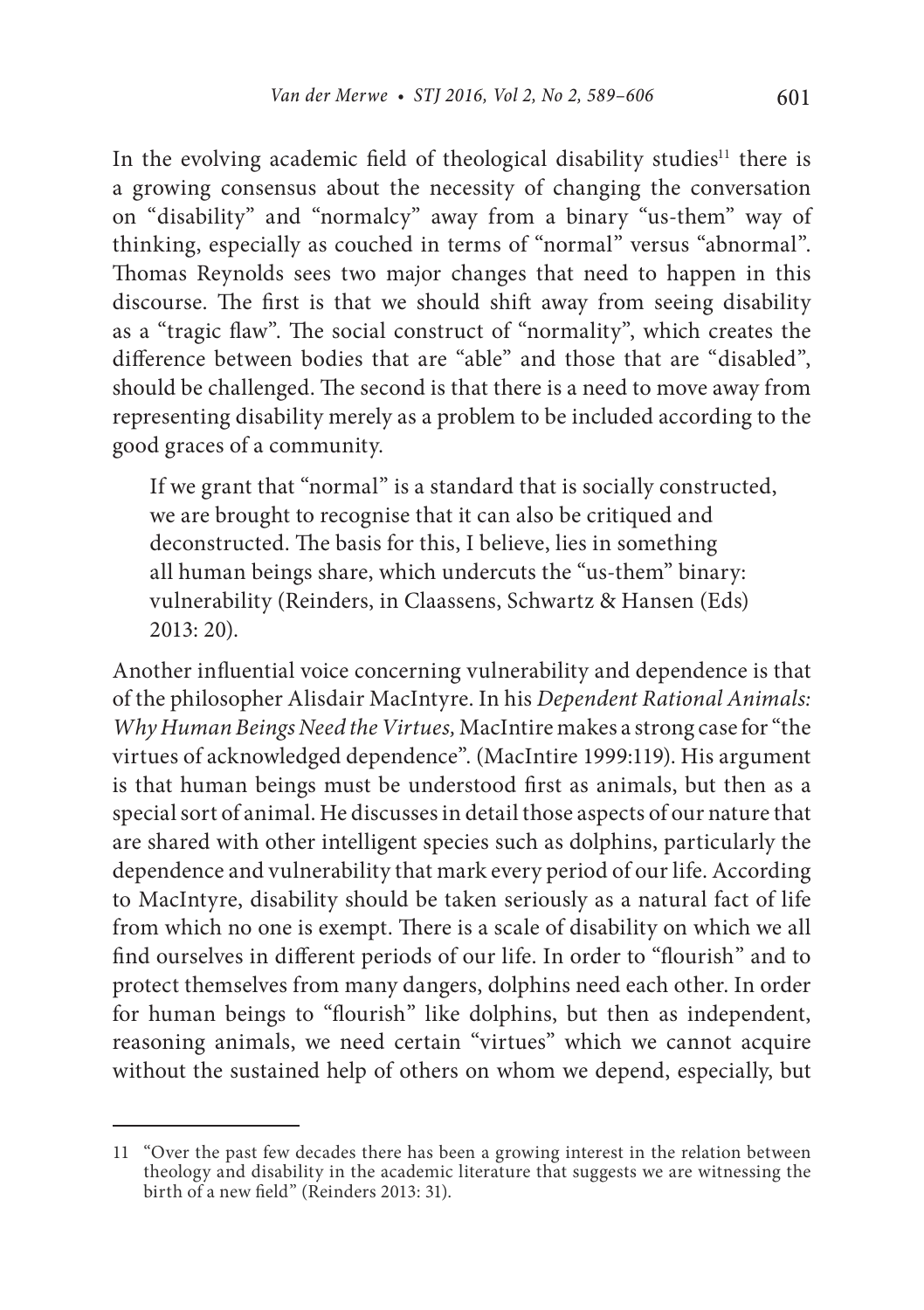not exclusively, our parents. We will need not only the virtues that help us grow toward independence (such as risk-taking, patience, courage and temperateness), but also the virtues of "acknowledged dependence" (such as gratitude, courtesy, and forbearance). MacIntyre asserts that human life is a life of reciprocal indebtedness. Political community exists not only to adjust competing interests or to provide goods and services (as in liberal democracy theory). It exists to make possible the kind of community in which joint deliberation about life can take place within the framework of reciprocal indebtedness and just generosity.

Thomas Reynolds, in his overview of the current discourse on disability and vulnerability, quotes Jean Vanier, Stanley Hauerwas, Michel Foucault, Jurgen Moltmann and Nancy Eiesland in support of his conviction that in the end there is no hard and fast line between ability and disability and that every life has its limitations, vulnerabilities and weaknesses.

Thus I contend that disability is both anthropologically and redemptively fundamental. It signifies vulnerability as a condition of the gift of sharing life with one another. Yet there is a need for healing, not because disability signifies "bodies gone wrong", but because it entails real suffering, sometimes bodily, and in many cases communal in the form of alienation, exclusion and assimilation. (Reynolds, in Claassens, Schwartz & Hansen (Eds), 2013: 20).

In her insightful analysis of the biblical story of Job, Juliana Claassens concludes with Reynolds that all humans are "only partially and temporarily able-bodied" (Claassens, in Claassens, Swartz & Hansen (eds.) 2013: 64). Only when we realize our own vulnerability and accept various degrees of disability as part of life will we be able to grant true hospitality to those who are equally vulnerable.

In his inimitable way Henri Nouwen, years ago, opened up this new kind of thinking about what health comprises, suggesting a new paradigm from which to consider what wholeness is, which will continue to influence the discourse on healing for many years to come:

A Christian community is therefore a healing community not because wounds are cured and pains are relieved, but because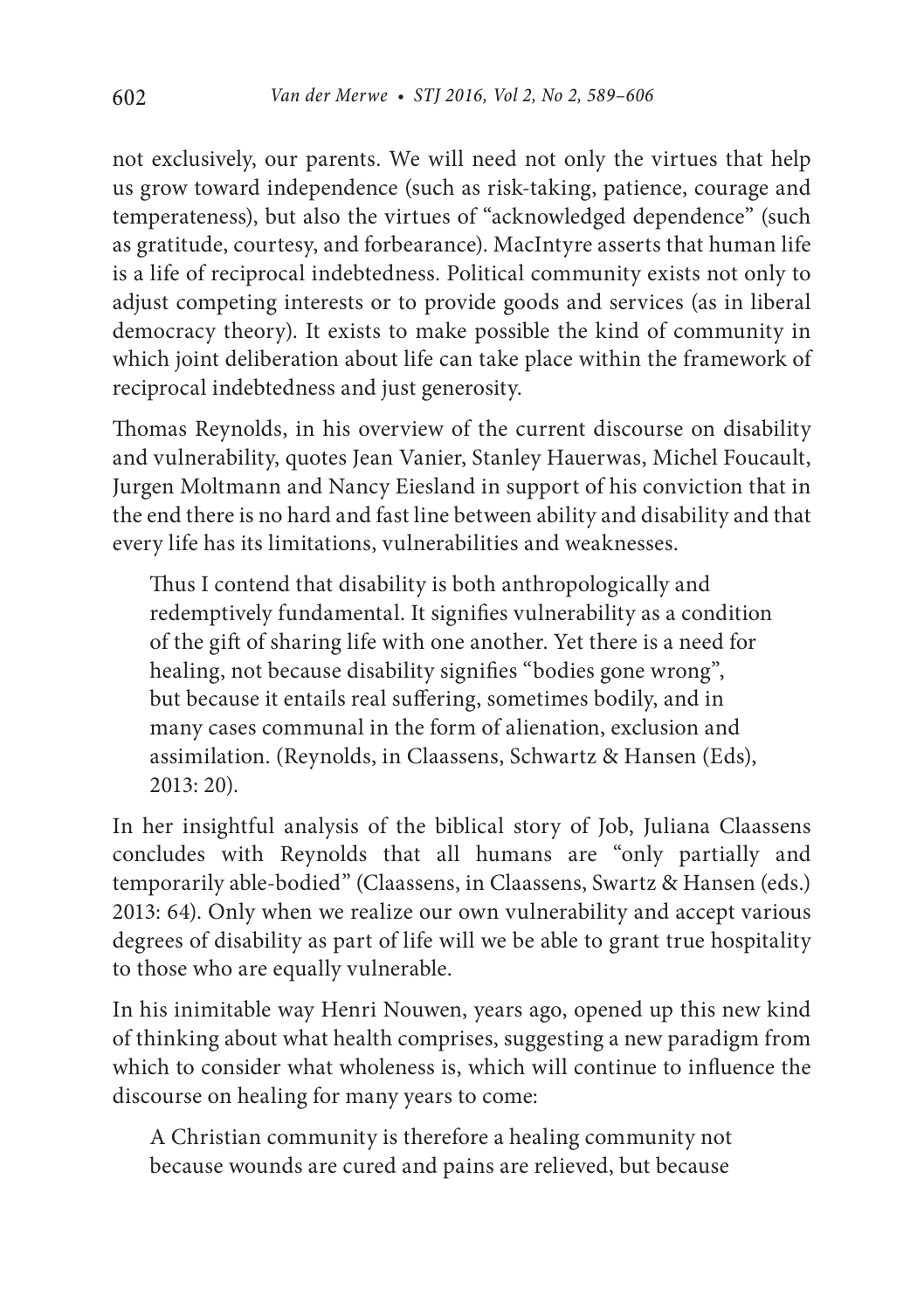wounds and pains become openings or occasions for a new vision. Mutual confession then becomes a mutual deepening of hope, and sharing weakness becomes a reminder to one and all of the coming strength (Nouwen 1994: 94).

Nouwen referred to himself as a "hyphenated priest": a psychologist-priest. Yolanda Dreyer investigated the underlying epistemology of Nouwen's theological model to ascertain whether he was working primarily from a psychological or a theological frame of reference. This is important because of the distinctive epistemologies underlying the psychological and theological discourses. Referring to the strong influence that Heidegger had on Nouwen's thinking she observes that Nouwen's spirituality incorporates, but then goes beyond, the epistemology of psychology. Since much of psychology today is still essentialist, empiricist and positivist, Nouwen opened a way of moving beyond an empiricist epistemology "that assumes the accumulation of knowledge is only gained by information gathered via the techniques and methods of the senses: objectified and empirical data" (Dreyer 2003:715-733).

Henri Nouwen's movement away from the modernist values of being an individualist, an upwardly mobile achiever at Ivy League universities, to becoming a dependent, downwardly mobile servant, at home with the mentally wounded at L'Arche, will continue to challenge prevailing attitudes and practices concerning health and wholeness for a long time. In a posthumous publication of the content of a workshop that was recorded near the end of his life, Nouwen made it clear that he considered following the fragile way of vulnerability, "choosing the way of Jesus", as the way to a different, broken, but beautiful kind of wholeness:

This way takes us on a path through the desert of suffering to our hidden wholeness and to our utter beauty in the eyes of the One we name God (Nouwen 2009:111).

In a foreword that Henri Nouwen wrote for a pamphlet that Parker J. Palmer composed as a "celebration of the contradictions in Thomas Merton's thought"<sup>12</sup> we can sense Nouwen's joy in the hidden, paradoxical,

<sup>12</sup> *In the Belly of a Paradox: a Celebration of Contradiction in the Thought of Thomas Merton.* Palmer, 1979.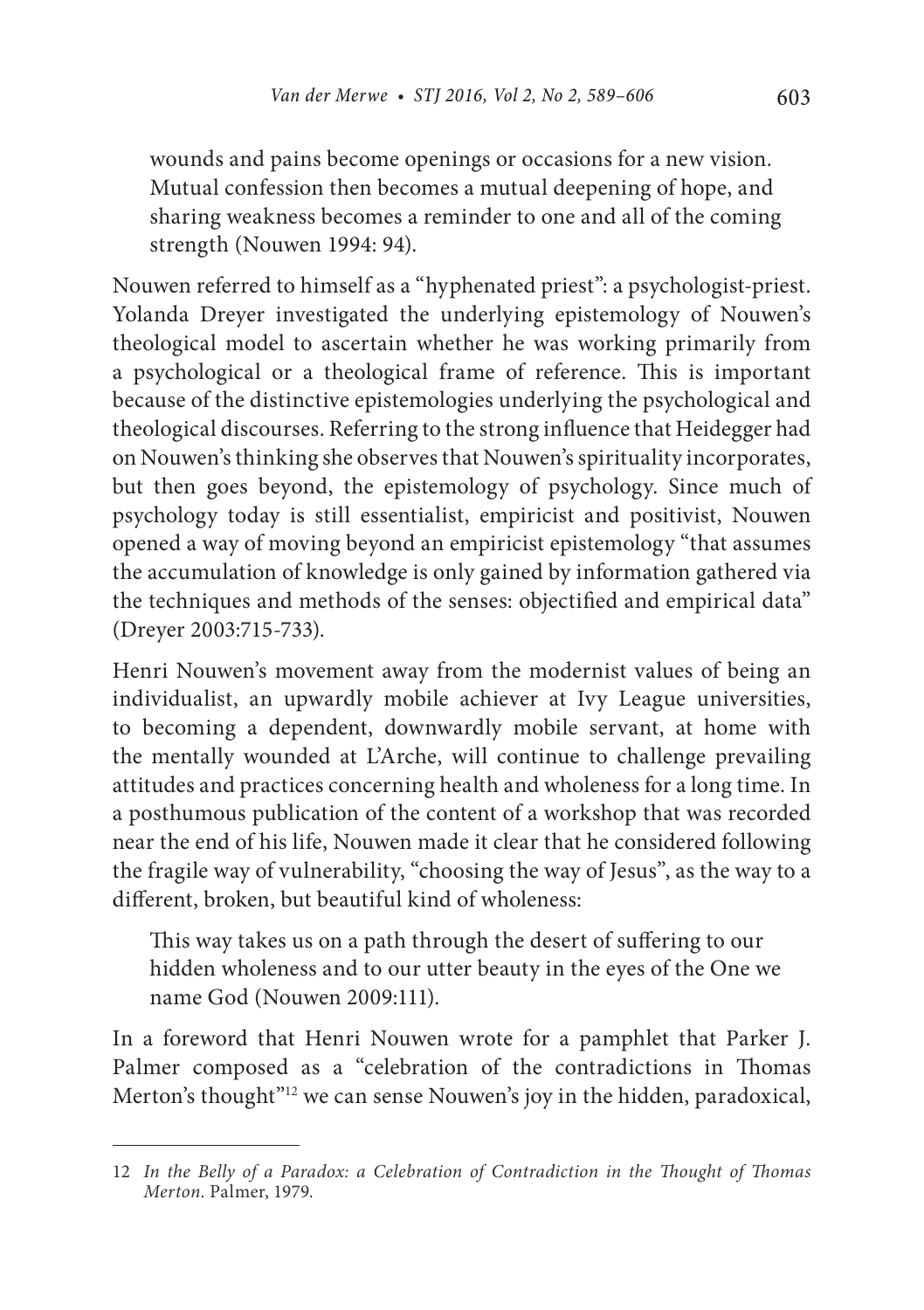broken but beautiful wholeness that he sees reflected in the lives of people like Thomas Merton and Parker Palmer. "This essay is short, fresh, and obviously written with a twinkle in the eye. And the greatest surprise of all is that it not only leads us closer to the spirit of Merton, but closer to Him in whose service Merton juggled contradiction and paradox. It is a reason for joy to see these two kindred spirits together!" (Nouwen, in Palmer 2004: 2)

This joy exponentially expands in encountering the beauty of "broken wholeness/holiness" in other "kindred spirits" like St. Paul/Saul, Vincent van Gogh, Henri J.M. Nouwen… and Jesus Christ. In the words of Parker Palmer: "Wholeness does not mean perfection: it means embracing brokenness as an integral part of life. Knowing this gives me hope that human wholeness – mine, yours, ours – need not be a utopian dream, if we can use devastation as a seedbed for new life" (Palmer 2004: 5).

Sue Mosteller, a close friend and colleague of Henri Nouwen at Daybreak L'Arche, and presently the literary executrix of Henry Nouwen's estate, wrote a poignant book some time after his death, which she entitled *Light Through the Crack: Life after Loss.* The title refers to a song by Leonard Cohen which manages to express in music and poetry something of the lasting legacy of a theological artist and wounded healer like Henri JM Nouwen:

Ring the bells that still can ring, Forget your perfect offering. There is a crack in everything, That's how the light gets in.

(Mosteller 2006)

# **3. Bibliography**

- Benn, C 2009. On Being an HIV-positive Church and Doing Theology in an HIV-positive World, in Gunner, G (Ed). *Vulnerability, Churches and HIV.* Eugene Oregon: Pickwick Publications. 12–15.
- Beumer, J 1997 *Onrustig zoeken naar God: de spiritualiteit van Henri Nouwen.* Tielt: Lannoo.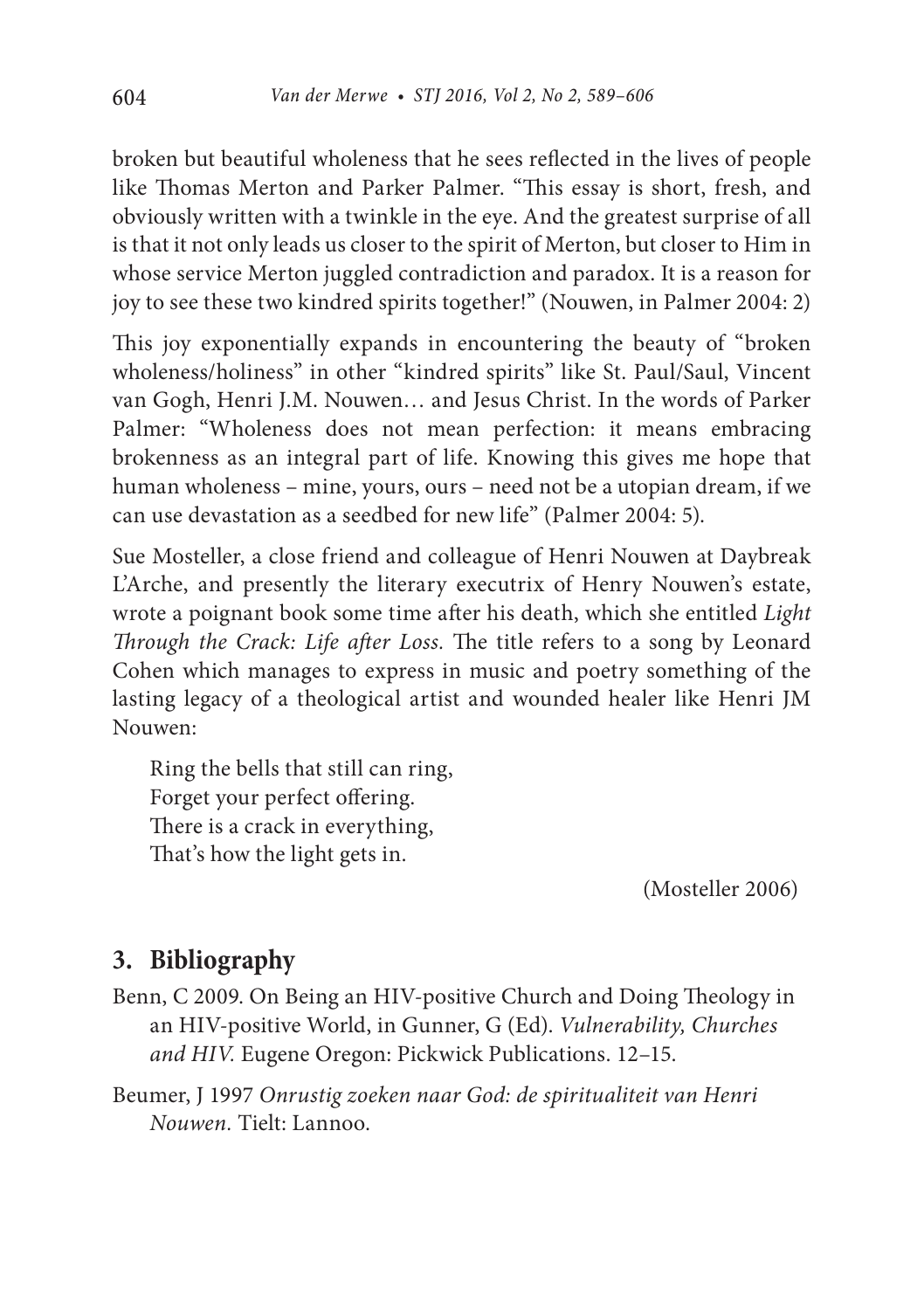- Brand, P 1995. In Ram, E. (ed), *Transforming Health: Christian approaches to Healing and Wholeness.* Monrovia, CA: MARC Publications.
- Claassens, J 2013. Job, theology and disability: moving towards a new kind of speech, in Claassens, Swartz & Hansen, (eds). *Searching for Dignity: Conversations on Human Dignity, Theology and Disability:* 64
- Cochrane, JR, Schmid, B, Cutts, T 2006. *When religion and health align: Mobilising religious health assets for transformation.* Pietermaritzburg: Cluster Publications.
- Edwards, C 1989. *Van Gogh and God: A creative spiritual quest.* Chicago: Loyola University Press.
- Gunner, G 2009 (Ed) *Vulnerability, Churches and HIV.* Research Series no 1:16-19. Eugene Oregon: Pickwick Publications.
- Hauerwas, S & Vanier, J 2008. *Living gently in a violent world; the prophetic witness of weakness*. Downers Grove, Illinois: IVP Books.
- Hernandez, J 2012. *Henri Nouwen and spiritual polarities: A life of tension.*  New York: Paulist Press.
- Higgins, M & Burns, K 2012. *Genius Born of Anguish,* New York: Paulist Press.
- MacIntire M 1999. *Dependent rational animals: Why human beings need the virtues.* Chicago and La Salle: Open Court.
- Mosteller, S 2006. *Light through the crack: Life after loss.* New York: Doubleday.
- Nouwen HJM 1972. *The wounded healer: Ministry in contemporary society.* New York: Doubleday.
- Nouwen HJM 1975. *Reaching out: The three movements of the spiritual life.* New York: Doubleday.
- Nouwen, HJM 1987 *Behold the beauty of the Lord: Praying with icons.* Notre Dame Indiana: Ave Maria Press.
- Nouwen, HJM 2009. *Home Tonight: Further Reflections on the Parable of the Prodigal Son.* London: Darton, Longman & Todd.